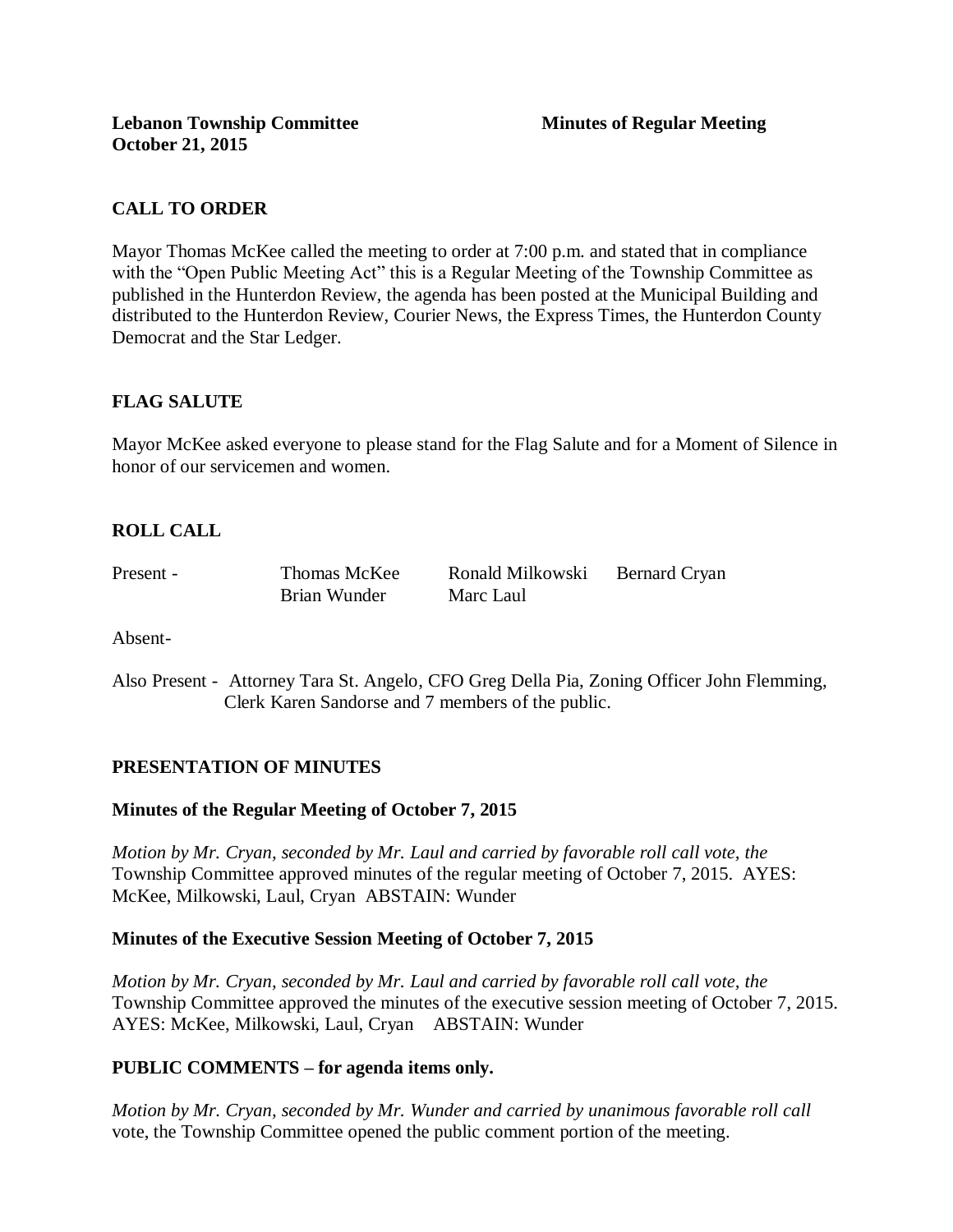LTCM 10/21/2015 Page 2 of 12

Ms. Tamara Dunning of 105 Voorhees Road stated that she was present to follow up on the June 3, 2015 meeting where unkempt properties in the Township were discussed. Ms. Dunning stated that at that meeting Mayor McKee said that he was going to review ordinances and speak with the Zoning Officer about the issue. Ms. Dunning asked what the status is at this time. Mayor McKee stated that in his conversation with the Zoning Officer they discussed the current ordinances that the Township has in effect and that they will remain that way. Mayor McKee stated that there does not seem to be a reason for new ordinances to be considered. Mayor McKee stated that he feels that when a resident files a complaint it would be best for the complainant to submit their grievance in writing to the Zoning Officer. The letter should include the complainants' name and address as well as the address of the pertinent property. Then the Zoning Officer will look at the current ordinances to see if there is a violation that can be addressed by the Township. Mayor McKee noted that this is all that he discussed with the Zoning Officer and that the Committee has not discussed the matter since the June 3, 2015 meeting. Mayor McKee stated that at this time policy needs to be set so the Zoning Officer has direction. Ms. Dunning asked if the Committee drove around and viewed the properties. Mr. Wunder stated that he is on the road often and is not offended by what he sees. Mr. Laul stated that he did drive around the Township and there are some homes with "extra stuff" but since it is a small percentage he does not feel that the Township needs to go after them "hard handed". Mr. Laul stated that some of the pictures that were provided in June were pictures of the same house but from different viewpoints. It appeared that there were more problem properties than there really are. Ms. Dunning asked if the current ordinances will address all of the concerns that were raised in June; items other than abandoned vehicles which are already addressed. Ms. Dunning asked if amendments will be made to the current ordinances to cover other items. Mayor McKee stated that he does not believe that the Committee would go in that direction but it could be put to a straw vote to see if they would consider adopting or amending an ordinance. Mayor McKee stated that this has not been discussed by the Committee as of yet. Mayor McKee said that the Committee needs to set policy to provide guidance and direction to the Zoning Officer. Mr. Wunder asked if vermin has been a problem and if the Hunterdon County Health Department was contacted. Ms. Dunning stated that she does not believe that vermin is a problem at her neighbor's property. Ms. Dunning stated that there was once an incident in her neighborhood with vermin. She called the Hunterdon County Health Department and the came out and handled the problem. It was a very clear process. Ms. Dunning noted that it makes sense for the Township to have a clear enforceable ordinance, to establish who will be responsible to enforce it and for the residents to know where to go to find out what is going to happen. Ms. Dunning said that her neighbor had cleaned up some of his stuff and has now replaced the items with a fire truck type of vehicle which has a blue tarp over it. Ms. Dunning stated that it is simple to tell a resident to try to work things out with their neighbor, which they have done, but not all people are reasonable. The question is then when the neighbors cannot work it out where do they go for assistance? Ms. Dunning stated that these properties decrease the value of properties and it is not fair to the neighbors.

Zoning Officer John Flemming stated that this problem has been in the Township for a very long time. The matter has been brought before previous Committees and it was determined that property maintenance codes are more for suburbs and inner cities. Mr. Flemming stated that with a property maintenance code if a property owner is notified of an issue and they do not comply the Township will have to do the work and then attach the cost to a tax lien. In the instance of a building the Township would be responsible to condemn the building. The Township would be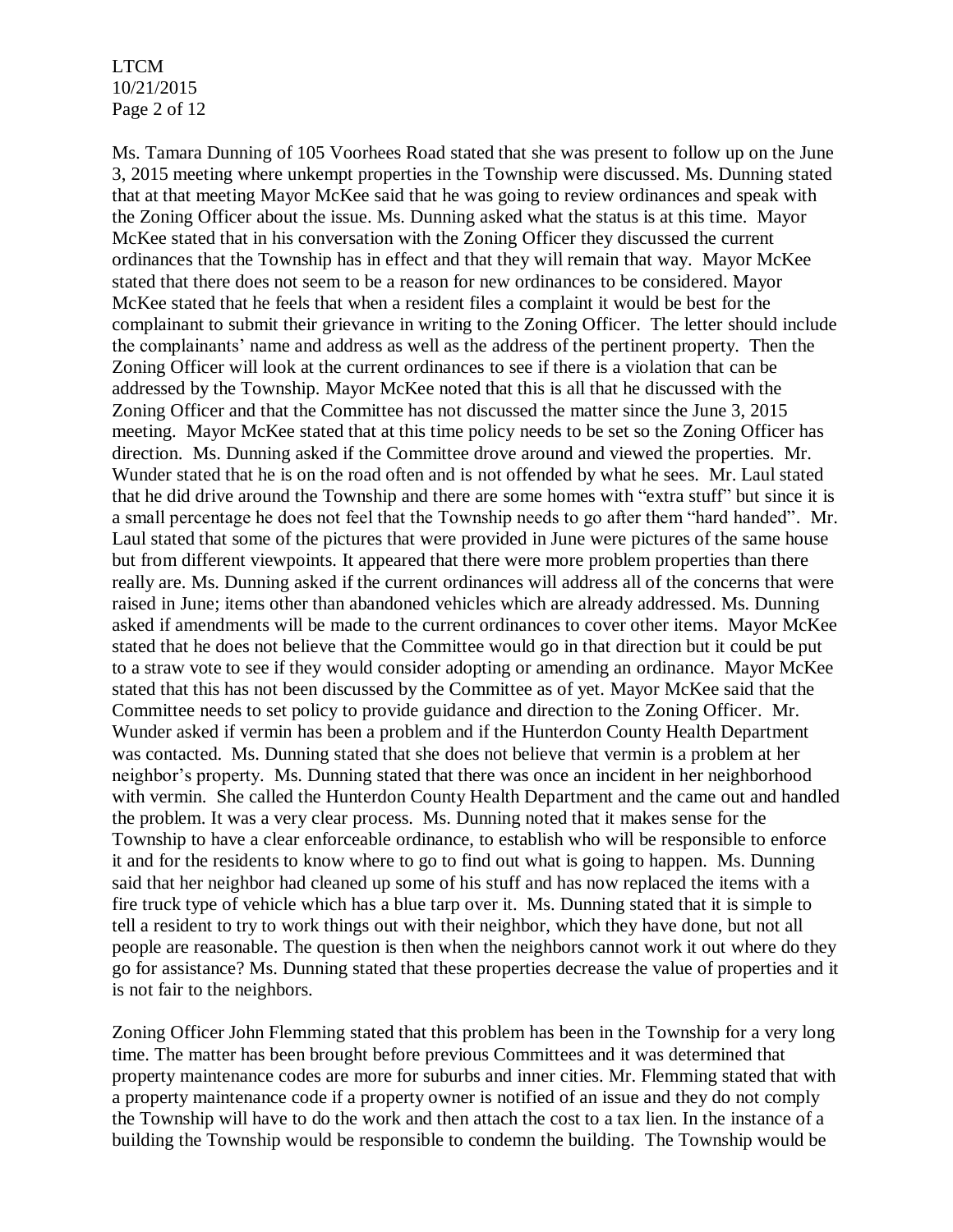LTCM 10/21/2015 Page 3 of 12

then be accountable for the cost for the removal of the building. Mr. Flemming stated that there are a number of properties in the Township that are probably owned by hoarders who like to buy items. It is a hobby for some individuals to collect items. Mr. Flemming noted that he has a problem with selective enforcement so all of the properties in the Township would need to comply with the code. Ms. Dunning stated that the Township is unique in that it has small lots and very large tracts of land. Many items on a large piece of land may not affect anyone; however, many items on a smaller piece of land could affect the neighbors and their property value. Ms. Dunning stated that if people like to collect items, the items should be kept behind a fence or in a shed. Ms. Dunning stated that a unkempt property brings the standards of the community down and brings the values of their neighbors' homes down also. Ms. Dunning suggested that possibly the Township can adopt a property maintenance code that addresses the large problem without asking for the residents to do things that are unreasonable. Mr. Flemming stated that some of the properties in question have been like they are for 20 years. To pass an ordinance now, telling a resident that after 20 years they are in violation will be a difficult thing. It will take years for some residents to clean up their properties. Mr. Cryan stated that he feels that the issue may be subjective. What is a problem for some may not be a problem for others. Mr. Cryan said that the Township ordinances are to protect everyone and he would not like to see someone filing complaints against their neighbor just because they do not care for them. Ms. Dunning stated that she agrees; however, there needs to be something establishing what is acceptable to have on your property and what is not. Ms. Dunning stated that providing certain individuals with their rights, they are infringing on hers. Mr. Milkowski stated that he feels that if a complaint is not in writing then it is not a complaint. Mr. Milkowski stated that it seems as though the largest complaint from the residents is the abandoned vehicles and asked Mr. Flemming if the current ordinances are strong in addressing this issue? Mr. Flemming agreed and stated that he works with the police to address the problem. Mr. Flemming noted that the abandoned vehicle provision does not cover other vehicle items such as tires and parts, it will only over the vehicle. Ms. Dunning noted that there is an abandoned vehicle ordinance in place and it should be enforced regardless of the number of vehicles on a property. Mr. Flemming stated that many farmers have unregistered farm vehicles that need to be considered also.

*Motion by Mr. Wunder, seconded by Mr. Cryan and carried by unanimous favorable roll call*  vote, the Township Committee closed the public comment portion of the meeting.

### **PROCLAMATIONS**

*Motion by Mayor McKee, seconded by Mr. Wunder and carried by unanimous favorable roll*  call vote, the Township Committee approved the below written proclamations which are to be presented by Mr. Laul to the Eagle Scouts at the October 24, 2015 Eagle Scout Award Ceremony.

### **Eagle Scout Michael Axelsen**

## **TO MICHAEL AXELSEN FOR RECEIVING THE EAGLE SCOUT AWARD**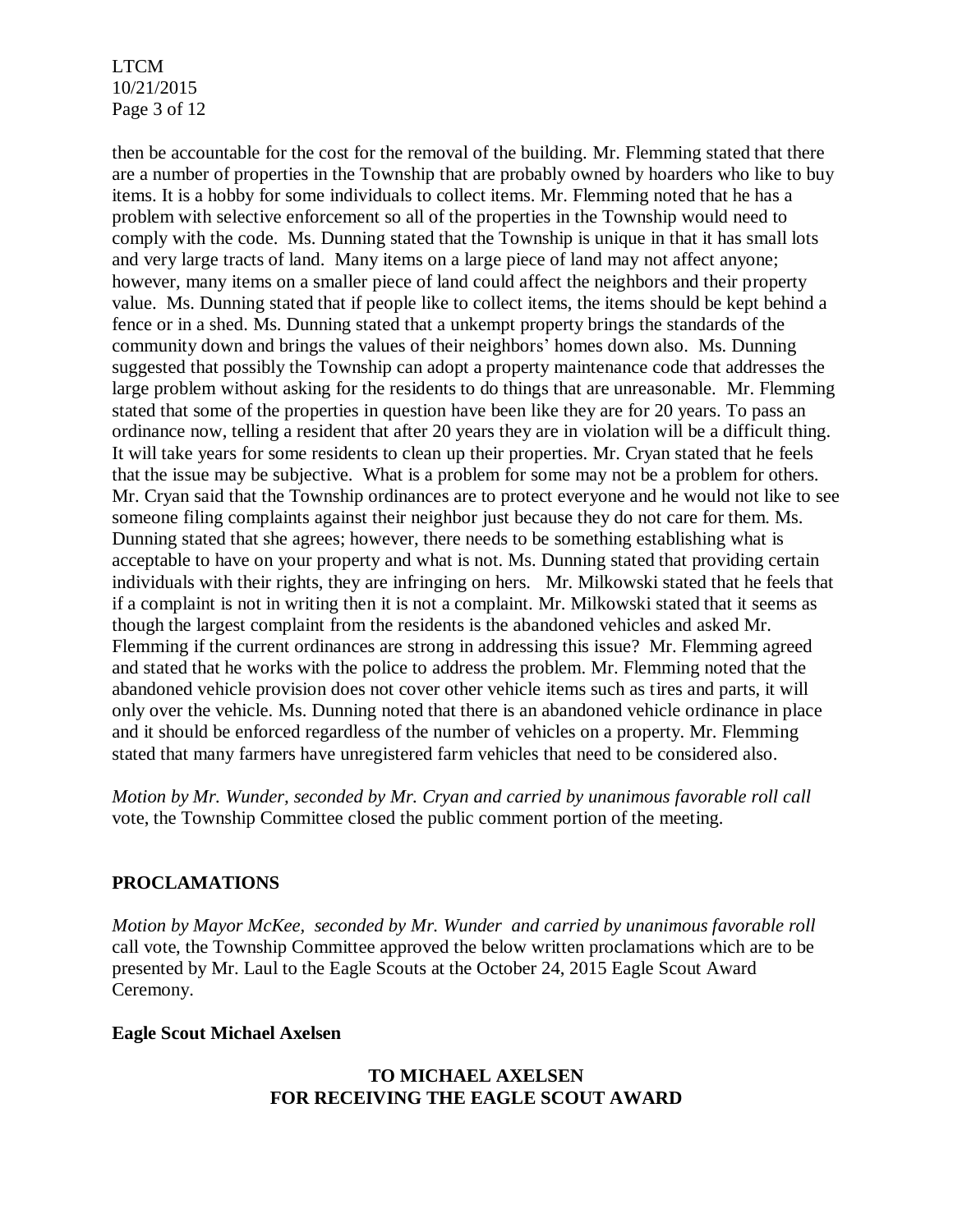LTCM 10/21/2015 Page 4 of 12

WHEREAS, the conferring of an Eagle Scout is one of the highest awards that can be bestowed upon a Boy Scout; and

WHEREAS, such award is an earned award in that the recipient must perform and successfully complete and pass the rigid requirements exacted to achieve an Eagle Scout Award; and

WHEREAS, Michael Axelsen, Boy Scouts of America, Troop 92, attained the designation of "Eagle Scout"; and

WHEREAS, Michael Axelsen is to be commended for his Eagle Scout Service Project, which involved the building and installation of a commercial grade batting cage at the Woodglen School; and

WHEREAS, with the guidance of Mr. Mike Santo, Michael Axelsen and his team of volunteers dug footing holes, constructed the framework and leveled a 25 ton base of stone dust; and

WHEREAS, Michael Axelsen's efforts will provide an enhanced quality of play for the Woodglen School Wildcats and the LTAA; and

WHEREAS, Michael Axelsen will be honored and receive his award at an Eagle Court of Honor Recognition Ceremony on October 24, 2015; and

WHEREAS, the Lebanon Township Committee wishes to recognize this noteworthy achievement of Michael Axelsen.

NOW, THEREFORE, BE IT RESOLVED that the Mayor and Township Committee of the Township of Lebanon hereby extend their congratulations to Eagle Scout, Michael Axelsen for having an Eagle Scout Award conferred upon him by the Boy Scouts of America.

### **Eagle Scout Ian Macdowall**

## **TO IAN MACDOWALL FOR RECEIVING THE EAGLE SCOUT AWARD**

WHEREAS, the conferring of an Eagle Scout is one of the highest awards that can be bestowed upon a Boy Scout; and

WHEREAS, such award is an earned award in that the recipient must perform and successfully complete and pass the rigid requirements exacted to achieve an Eagle Scout Award; and

WHEREAS, Ian Macdowall, Boy Scouts of America, Troop 92, attained the designation of "Eagle Scout"; and

WHEREAS, Ian Macdowall is to be commended for his Eagle Scout Service Project, which involved the construction and placement of eight park benches to benefit the Morris County Park Commission; and

WHEREAS, Ian Macdowall and his team of volunteers constructed the benches and installed four concrete footings, for securing the benches, at locations along the Columbia Trail and delivered four benches to Cooper Mill in Chester; and

WHEREAS, Ian Macdowall's efforts will provide a resting place for all of those who use the trail; and

WHEREAS, Ian Macdowall will be honored and receive his award at an Eagle Court of Honor Recognition Ceremony on October 24, 2015; and

WHEREAS, the Lebanon Township Committee wishes to recognize this noteworthy achievement of Ian Macdowall.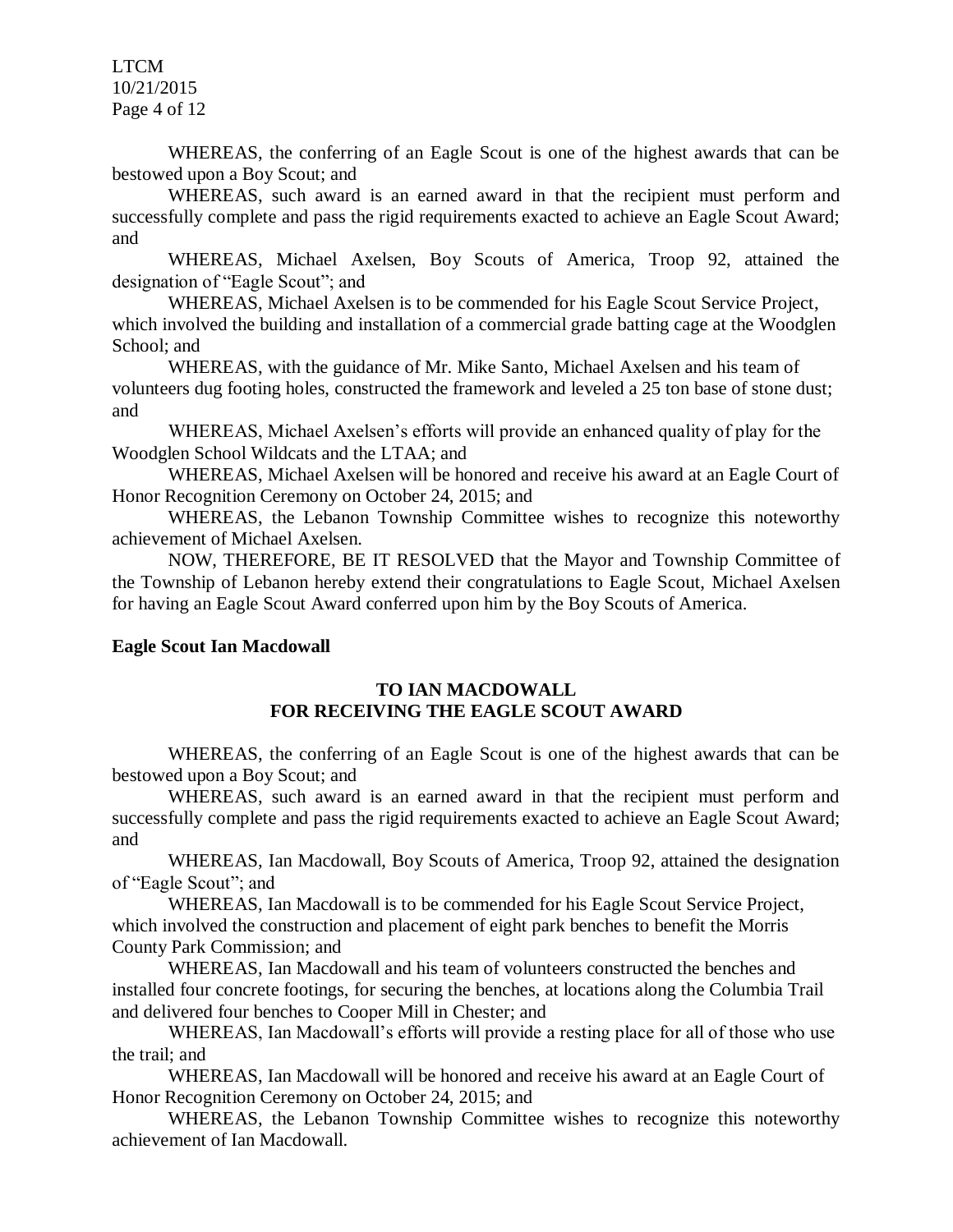LTCM 10/21/2015 Page 5 of 12

NOW, THEREFORE, BE IT RESOLVED that the Mayor and Township Committee of the Township of Lebanon hereby extend their congratulations to Eagle Scout, Ian Macdowall for having an Eagle Scout Award conferred upon him by the Boy Scouts of America*.*

#### **Eagle Scout Zach Traylor**

### **TO ZACH TRAYLOR FOR RECEIVING THE EAGLE SCOUT AWARD**

WHEREAS, the conferring of an Eagle Scout is one of the highest awards that can be bestowed upon a Boy Scout; and

WHEREAS, such award is an earned award in that the recipient must perform and successfully complete and pass the rigid requirements exacted to achieve an Eagle Scout Award; and

WHEREAS, Zach Traylor, Boy Scouts of America, Troop 92, attained the designation of "Eagle Scout"; and

WHEREAS, Zach Traylor worked with the NJ Fish and Wildlife in their aim to regenerate the population of the American kestrel, a small falcon; and

WHEREAS, Zach Traylor is to be commended for his Eagle Scout Service Project, which involved the building of American kestrels nesting boxes, under the guidance of a NJ American Kestrel Nest Box Project staff member; and

WHEREAS, Zach Traylor persuaded local landowners to permit the mounting of half of the boxes on their properties and donated the remaining half to the NJ American Kestrel Nest Box Project for replacement throughout New Jersey; and

WHEREAS, Zach Traylor will be honored and receive his award at an Eagle Court of Honor Recognition Ceremony on October 24, 2015; and

WHEREAS, the Lebanon Township Committee wishes to recognize this noteworthy achievement of Zach Traylor.

NOW, THEREFORE, BE IT RESOLVED that the Mayor and Township Committee of the Township of Lebanon hereby extend their congratulations to Eagle Scout, Zach Traylor for having an Eagle Scout Award conferred upon him by the Boy Scouts of America.

### **Eagle Scout Owen Stanski**

## **TO OWEN STANSKI FOR RECEIVING THE EAGLE SCOUT AWARD**

WHEREAS, the conferring of an Eagle Scout is one of the highest awards that can be bestowed upon a Boy Scout; and

WHEREAS, such award is an earned award in that the recipient must perform and successfully complete and pass the rigid requirements exacted to achieve an Eagle Scout Award; and

WHEREAS, Owen Stanski, Boy Scouts of America, Troop 92, attained the designation of "Eagle Scout"; and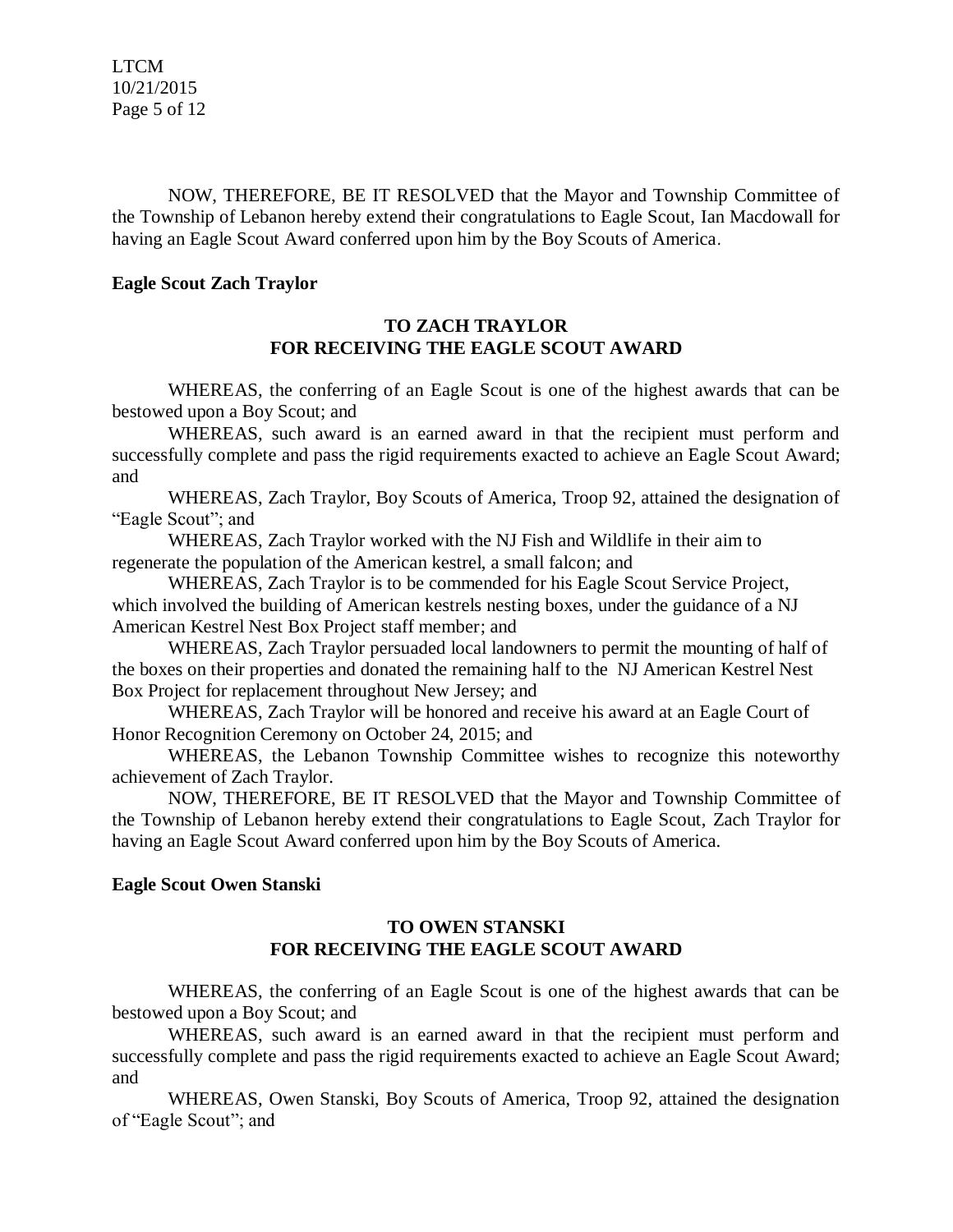LTCM 10/21/2015 Page 6 of 12

WHEREAS, Owen Stanski is to be commended for his Eagle Scout Service Project, which entailed the completion of the second phase of the construction of the Goracy Trail; and

WHEREAS, with the support of the Lebanon Township Environmental Commission, Owen Stanski created a 300 foot boardwalk over a very marshy area; and

WHEREAS, Owen Stanski's efforts will enable visitors to enjoy the pristine red maple forest wetlands, the wetlands plants and animals without disturbing the wildlife; and

WHEREAS, Owen Stanski will be honored and receive his award at an Eagle Court of Honor Recognition Ceremony on October 24, 2015; and

WHEREAS, the Lebanon Township Committee wishes to recognize this noteworthy achievement of Owen Stanski.

NOW, THEREFORE, BE IT RESOLVED that the Mayor and Township Committee of the Township of Lebanon hereby extend their congratulations to Eagle Scout, Owen Stanski for having an Eagle Scout Award conferred upon him by the Boy Scouts of America.

### **RESOLUTIONS**

#### **Resolution No. 73 -2015 – Duplicate Tax Sale Certificate**

*Motion by Mr. Wunder, seconded by Mr. Cryan and carried by unanimous favorable roll call vote,* the Township Committee approved Resolution No. 73 -2015 as written below.

## **TOWNSHIP OF LEBANON COUNTY OF HUNTERDON STATE OF NEW JERSEY RESOLUTION NO. 73-2015 DUPLICATE TAX SALE CERTIFICATE**

WHEREAS, the Tax Collector did sell a Tax Sale Certificate #200801 on October 22nd 2008 to Crusader Lien Services, covering the premises known as Block 12, Lot 10.10; 122 Forest Drive, Lebanon Township assessed to Paul and Carole Clausen, and

WHEREAS, the lienholder of the aforesaid Tax Sale Certificate has indicated to the Tax Collector that the original Tax Sale Certificate has been lost or otherwise misplaced, and has duly filed the appropriate affidavit with the Tax Collector,

THEREFORE BE IT RESOLVED, by the Township Committee of the Township of Lebanon that the Tax Collector be hereby authorized to issue an appropriate DUPLICATE Tax Sale Certificate to the said Lienholder covering the lost Certificate #200801 as previously described all in accordance with the requirements of Chapter 99 of the Public Laws 1997 and

BE IT FURTHER RESOLVED, that a copy of this resolution and the loss affidavit be attached to the duplicate certificate and that this certificate shall be stamped or otherwise have imprinted upon it the word "DUPLICATE" as required by law.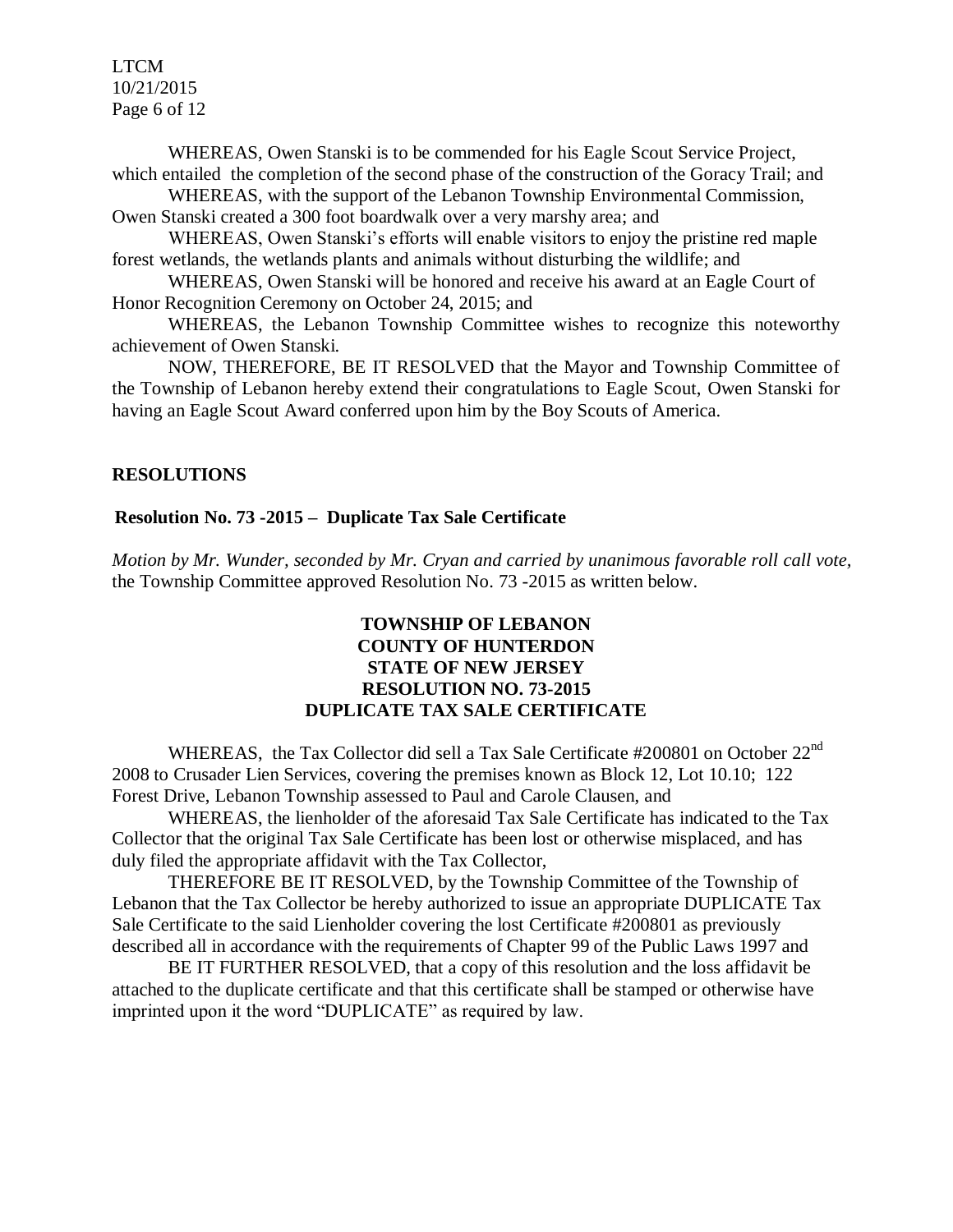### LTCM 10/21/2015 Page 7 of 12

### **OLD BUSINESS**

### **Unkempt Properties**

Mr. Flemming stated that if the Township Committee is going to focus on the abandoned vehicle problem he recommends having Attorney Cushing's office review the current ordinance as he feels that the ordinance may be weak. Mr. Flemming stated that letters may be written and vehicles may be towed. Mr. Flemming noted that action would only be taken in response to a formal complaint being received. Mr. Milkowski stated that he is concerned with this being a rural community. Residents may use wood to heat their homes and others may complain because they do not like how the wood was stacked. He does not want to open a problem. Mr. Cryan stated that he is concerned about "opening Pandora's box". Mr. Wunder stated that he agrees with Mr. Cryan; however, updating the abandoned vehicle ordinance may help. Mr. Wunder questioned if that will be sufficient though and will it satisfy all? Mr. Laul stated that if the current ordinance is difficult to enforce, then it does not make sense to have it. Amending the ordinance may be more effective as it will outline the process from beginning to end. Mr. Milkowski stated that he is concerned also about opening up problems. He said that the abandoned vehicle ordinance may be problematic when it comes to towing and storage. Discussion was held on towing, storage, fees and the value of vehicles.

Attorney St. Angelo stated that in Townships that are similar to Lebanon Township, farm vehicles are exempt and residents may keep up to two unregistered vehicles on their properties. The vehicles must be screened. The Township can have the vehicle towed or a summons can be issued. If the vehicle is not removed or screened the resident will have to go to municipal court and be may be fined. Mayor McKee stated that he understands the concerns of the residents; however, he feels that he has mixed feelings and it is a true dilemma. He is concerned about selective enforcement.

## *Motion by Mr. Wunder, seconded by Mr. Laul and carried by unanimous favorable roll call vote,* the Township Committee opened the public comment portion of the meeting.

Ms. Dolores Papp stated that she is getting the impression that the Committee feels that one person is being targeted. Ms. Papp stated that this is not the case. Ms. Papp stated that in riding through the Township you can see the condition of the properties. The residents do not like to complain about their neighbors and when they look to the Township Committee for help there is nothing that they can do. Therefore, they say nothing. Ms. Papp stated that they want an ordinance so that all residents can say that they live in the Township because they love it and it is their Township and they want it to stay the way it is. When new residents move into a place that looks nice, it will continue to look nice. Ms. Papp stated that they do not want the Township to fall apart. They are not talking about overgrown grass they are talking about junk. Ms. Papp questioned if the Committee is concerned that the Township will go downhill if there is no ordinance to standby to prevent this from continuing. Mayor McKee stated that he does not agree because the Township is spread out over many types of properties. Putting an ordinance in effect of this nature may not be fair for all and may become over burdensome. It can be used to be damaging to some. Ms. Papp stated that some are privileged when they have 40 acres to keep their things; however, everyone does not have that amount of land and are not that fortunate.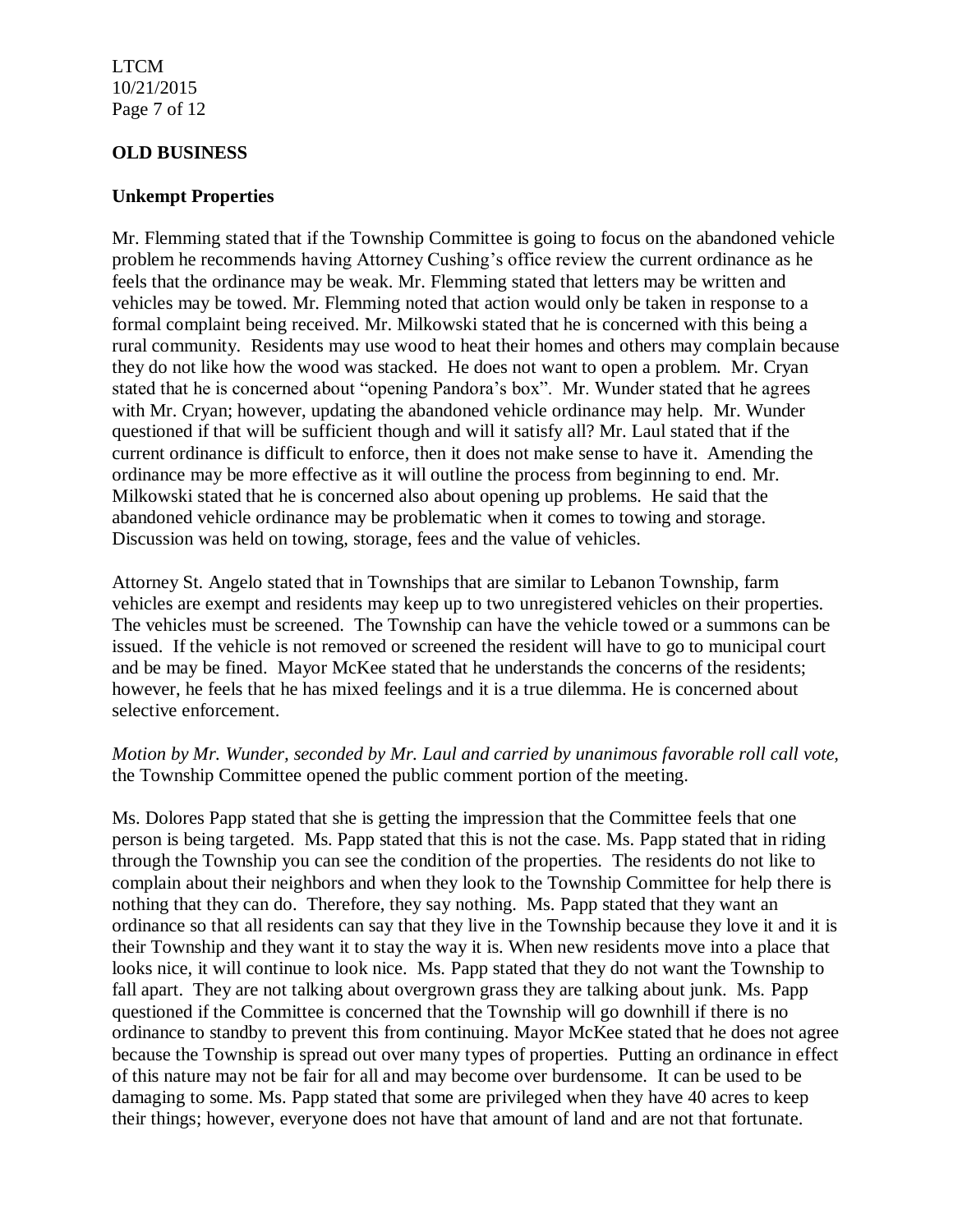LTCM 10/21/2015 Page 8 of 12

Mr. Milkowski stated that there is not enough time this year to pass an ordinance. It will have to wait until next year.

Ms. Papp asked the Committee to take a drive through the Township and take a look at the issues. Mr. Milkowski stated that he feels that some of the properties, where pictures were taken, have been cleaned up. The discussions with the Committee may have done some good.

Ms. Dunning stated that she thinks that everyone has good intentions in doing what is best for the residents of the Township. However, washing machines, dryers, refrigerators and tanker trucks should not be within view as they are not going to be used outside. Items such as these should be behind screening. Ms. Dunning stated that a common ground needs to be found in taking care of all of the residents. The Township residents should have a quality of life that attracts people and keeps people. Ms. Dunning noted that since an ordinance cannot be adopted until next year, the Township Committee will have the opportunity to review the ordinances of the Township and to determine what the proper policy is to be established. Things to be considered are the size of one's property and that items that should not be outside should be kept behind fences or in sheds. Ms. Dunning thanked the Committee for their consideration.

Mr. Milkowski stated that he will consider Ms. Dunning's comments as she raised some good points. Mr. Wunder and Mr. Laul agreed with Mr. Milkowski. Mr. Cryan stated that he would not give the matter consideration. Mayor McKee stated that Ms. Dunning made some solid points and has made the Committee think more on the issue. The subject will be put back on the agenda after the New Year for reconsideration.

*Motion by Mr. Laul, seconded by Mr. Wunder and carried by unanimous favorable roll call vote,* the Township Committee closed the public comment portion of the meeting.

## **NEW BUSINESS**

### **2015 Best Practices Inventory – Acceptance**

CFO Greg DellaPia completed the 2015 Best Practices Inventory on behalf of the Township. The overall final score for the Inventory is 98%.

The 2015 Best Practices Inventory was accepted by the Committee as submitted to the State.

### **Bond Anticipation Note**

The Committee discussed items to be placed in an upcoming bond ordinance, with the CFO. The items were requested during the 2014 and 2015 budget process. Mr. Laul asked Mr. Della Pia how much money is left in the Capital Improvement budget. Mr. Della Pia stated that \$400,000.00 is still available. If the Committee should decide to use the Capital money an ordinance will have to be adopted to appropriate the money.

Mr. Wunder asked for an update from the Fire Department on their calls as the Committee has not received one in a while. Mayor McKee stated that he will talk to the Fire Department about the update and stated that they are doing their job and are very solid right now. They have been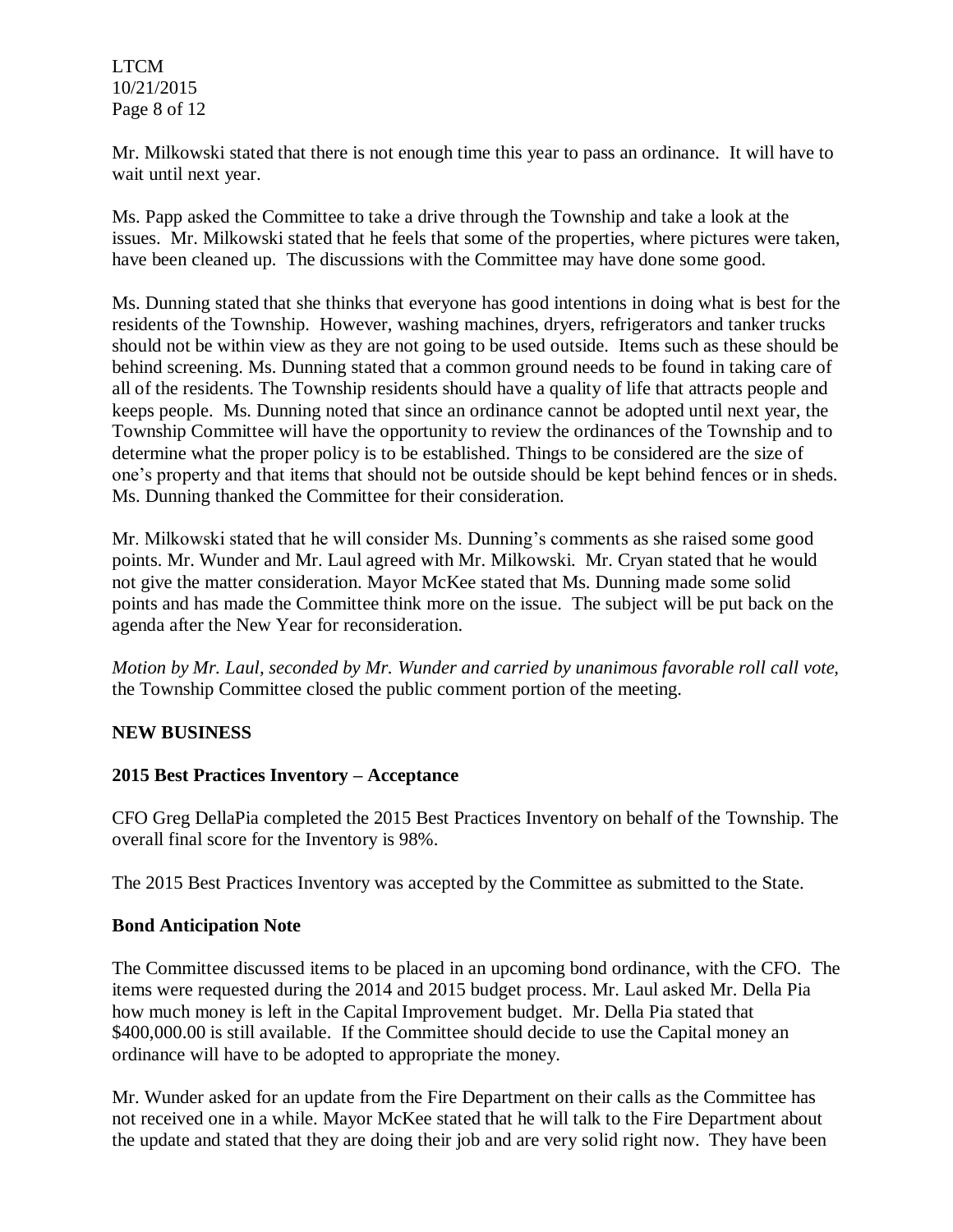LTCM 10/21/2015 Page 9 of 12

keeping very good records also. Mr. Milkowski stated that the Fire Department has been running 600 calls a year, evenings and weekends.

## **PRESENTATION OF VOUCHERS**

Committee Members provided a description of vouchers exceeding \$1000.00.

*Motion by Mr. Laul, seconded by Mr. Wunder and carried by unanimous favorable roll call vote,*  the Township Committee approved the October 21, 2015 bill list in the total amount of \$3,330,027.30.

### **CORRESPONDENCE**

## **Memo- Recycling Coordinator JoAnn Fascenelli – Free Town Wide Paper Shredding Event Hunterdon County YMCA – Letter of Appreciation Lebanon Township Recreation Commission September 3, 2015 Meeting Minutes Lebanon Township Recreation Commission – Halloween Madness**

Mr. Laul stated that the Recreation Commission will be sponsoring Halloween Madness this year. The woman who ran the event for the past 14 years has decided to give it up because her children are older. She was involved with Friends of Memorial Park but they did not want to take on the obligation as they have other events that they organize. The Recreation took on the responsibility but needs additional help. They asked the Fire Department for assistance in parking of the vehicles, which they agreed to. Recreation will be collecting \$10 per vehicle for the event. After their expenses have been covered, they will be donating the remaining funds to the Fire Department for their efforts as well as for their help during the Sprinkler Day and three of the movie nights, where they provided lighting in the parking lot area for a safe exit. Mr. Laul stated that they are looking for the two volunteer groups to be symbiotic with what they have to work with.

## **Fire Energy – Power Systems Institute – Career Opportunity Meals on Wheels in Hunterdon, Inc. – Request for Contribution – Next Year**

## **PUBLIC COMMENTS**

*Motion by Mr. Laul, seconded by Mr. Wunder and carried by unanimous favorable roll call vote,* the Township Committee opened the public comment portion of the meeting at 8:22 p.m.

There were no comments from the public

*Motion by Mr. Wunder, seconded by Mr. Laul and carried by unanimous favorable roll call vote,* the Township Committee closed the public comment portion of the meeting at 8:22 p.m.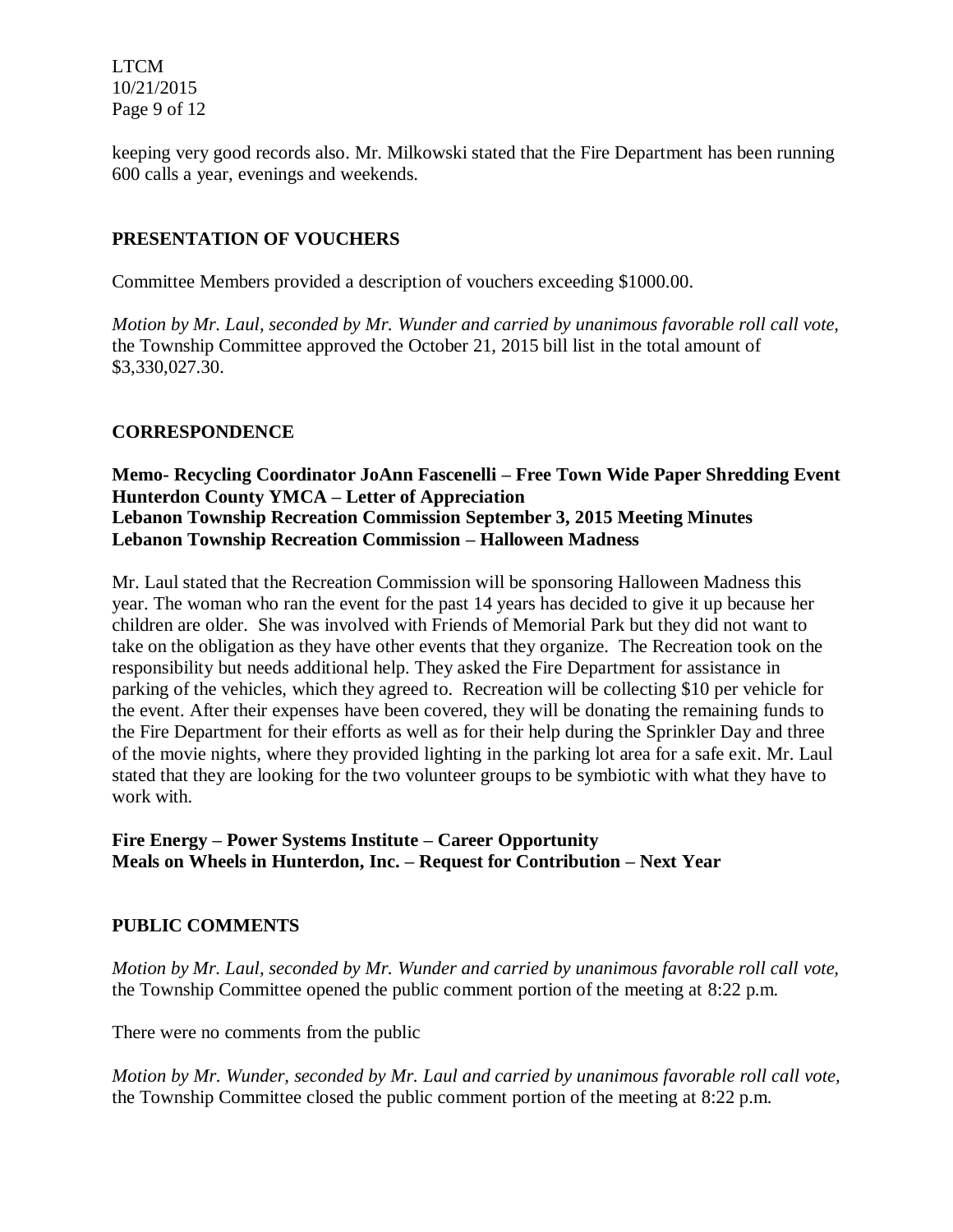LTCM 10/21/2015 Page 10 of 12

#### **Resolution No. 74-2015 –Executive Session**

*Motion by Mr. Cryan, seconded by Mr. Laul and carried by unanimous favorable roll call vote,* the Township Committee approved Resolution No.74 -2015 and convened in executive session at 8:23 p.m.

**Personnel matter Action may be taken when the public meeting reconvenes.**

## **TOWNSHIP OF LEBANON COUNTY OF HUNTERDON STATE OF NEW JERSEY RESOLUTION NO. 74-2015 RESOLUTION AUTHORIZING EXECUTIVE SESSION**

WHEREAS, the Open Public Meetings Act; *N.J.S.A.* 10:4-6 *et seq*., declares it to be the public policy of the State to insure the right of citizens to have adequate advance notice of and the right to attend meetings of public bodies at which business affecting the public is discussed or acted upon; and

WHEREAS, the Open Public Meetings Act also recognizes exceptions to the right of the public to attend portions of such meetings; and

WHEREAS, the Mayor and Committee find it necessary to conduct an executive session closed to the public as permitted by the *N.J.S.A*. 40:4-12; and

WHEREAS, the Mayor and Committee will reconvene in public session at the conclusion of the executive session;

 NOW, THEREFORE, BE IT RESOLVED by the Mayor and Committee of the Township of Lebanon, County of Hunterdon, State of New Jersey that they will conduct an executive session to discuss the following topic(s) as permitted by *N.J.S.A*. 40:4-12:

A matter which Federal Law, State Statute or Rule of Court requires be kept confidential or excluded from discussion in public (Provision relied upon:

\_\_\_\_\_\_\_\_\_\_\_\_\_\_\_\_\_\_\_\_\_\_\_\_\_\_\_\_\_\_\_\_\_\_\_\_\_\_\_\_\_\_\_\_\_\_\_\_\_\_\_\_\_); \_\_\_\_\_\_A matter where the release of information would impair a right to receive funds from the federal government;

\_\_\_\_\_\_A matter whose disclosure would constitute an unwarranted invasion of individual privacy;

\_\_\_X\_\_\_A collective bargaining agreement, or the terms and conditions thereof (Specify contract:  $CWA$  );

 $\Delta$  matter involving the purpose, lease or acquisition of real property with public funds, the setting of bank rates or investment of public funds where it could adversely affect the public interest if discussion of such matters were disclosed; Real Estate Acquisitions

\_\_\_\_\_\_Tactics and techniques utilized in protecting the safety and property of the public provided that their disclosure could impair such protection;

\_\_\_\_\_\_Investigations of violations or possible violations of the law;

Pending or anticipated litigation or contract negotiation in which the public body is or may become a party; (The general nature of the litigation or contract negotiations is: Affordable Housing. \_\_\_Professional Service Contracts\_\_\_\_\_\_. The public disclosure of such information at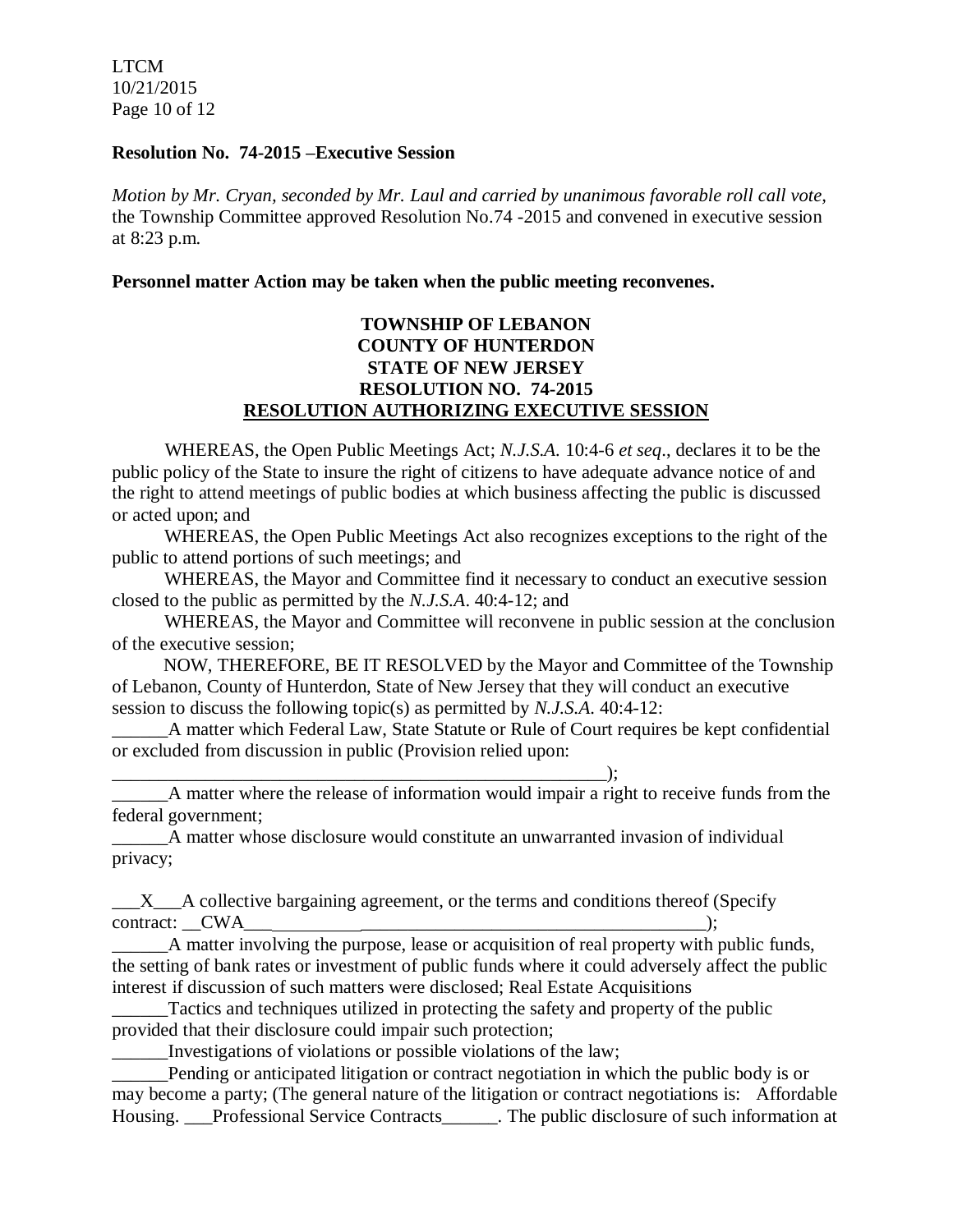LTCM 10/21/2015 Page 11 of 12

this time would have a potentially negative impact on the municipality's position in the litigation or negotiation; therefore this

information will be withheld until such time as the matter is concluded or the potential for negative impact no longer exists.)

\_\_\_ Matters falling within the attorney-client privilege, to the extent that confidentiality is required in order for the attorney to exercise his or her ethical duties as a lawyer; (The general nature of the matter is:

OR the public disclosure of such information at this time would have a potentially negative impact on the municipality's position with respect to the matter being discussed; therefore this information will be withheld until such time as the matter is concluded or the potential for negative impact no longer exists.*)*; \_\_X\_\_**\_** Matters involving the employment, appointment, termination of employment, terms and conditions of employment, evaluation of the performance, promotion or disciplining of any specific prospective or current public officer or employee of the public body, where all individual employees or appointees whose rights could be adversely affected have not requested in writing that the matter(s) be discussed at a public meeting; (The employee(s) and/or general nature of discussion is: Police Chief Mattson Union Contract \_\_\_\_\_\_ X\_\_\_\_\_ the public disclosure of such information at this time would violate the employee(s) privacy rights; therefore this information will be withheld until such time as the matter is concluded or the threat to privacy rights no longer exists.;

\_\_\_\_\_\_Deliberation occurring after a public hearing that may result in the imposition of a specific civil penalty or loss of a license or permit;

**BE IT FURTHER RESOLVED** that the Mayor and Committee hereby declare that their discussion of the subject(s) identified above may be made public at a time when the Township Attorney advises them that the disclosure of the discussion will not detrimentally affect any right, interest or duty of the Township or any other entity with respect to said discussion. **BE IT FURTHER RESOLVED** that the Mayor and Committee, for the reasons set forth above, hereby declare that the public is excluded from the portion of the meeting during which the above discussion shall take place.

Reconvened of the Public Session at 8:41 p.m.

Mr. Milkowski stated that Police Chief Chris Mattson has informed the Committee of his intentions to retire. Mr. Milkowski said that he would like to start the process of looking for the Chief's replacement by posting a notice in the municipal building and the police department.

*Motion by Mr. Milkowski, seconded by Mr. Wunder and carried by unanimous favorable roll* call vote, the Township Committee authorized a notice to be posted in the municipal building and the police department to initiate the hiring process for the Police Chief Position.

Mayor McKee stated that unlike prior chiefs who have retired from the Township, Chief Mattson was not provided with health insurance benefits until the age of 65 upon retirement. In recognition of all that Chief Mattson has done for the Township the Township Committee has decided to honor the Chief with the payment of 280 unused sick hours at an amount of approximately \$14000.00.